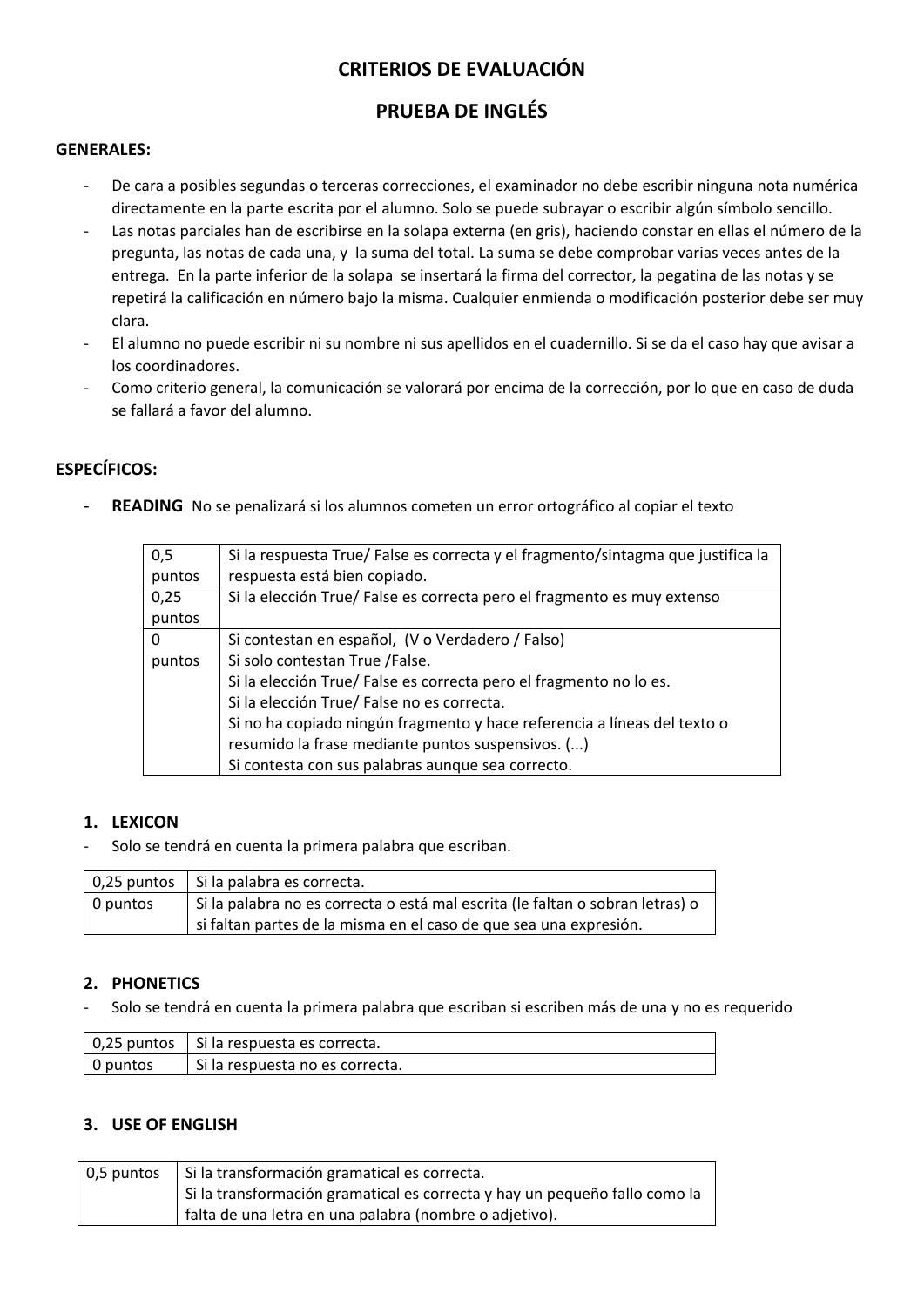| 0,25     | Si la transformación gramatical es correcta pero hay algún fallo importante |  |  |  |  |  |  |  |
|----------|-----------------------------------------------------------------------------|--|--|--|--|--|--|--|
| puntos   | como:                                                                       |  |  |  |  |  |  |  |
|          | Un verbo mal escrito en participio, -s de la tercera persona, etc.          |  |  |  |  |  |  |  |
|          | Si no incluyen las comas en una oración de relativo "non defining"          |  |  |  |  |  |  |  |
|          | Si ponen el agente de activa a pasiva cuando no es necesario                |  |  |  |  |  |  |  |
| 0 puntos | Si la transformación gramatical es correcta pero tiene dos o más fallos     |  |  |  |  |  |  |  |
|          | importantes.                                                                |  |  |  |  |  |  |  |
|          | Si la transformación gramatical no es correcta.                             |  |  |  |  |  |  |  |
|          | Si los errores imposibilitan la comprensión.                                |  |  |  |  |  |  |  |

## **4. COMPOSITION**

- Se puntuará en tramos de 0,25 puntos.
- Los errores repetidos se tendrán en cuenta una sola vez.
- Se penalizará el hecho de que el alumno se desvíe del tema propuesto así como la inclusión de párrafos que no sean de su autoría (extraídos de una canción, por ejemplo).
- A modo de orientación se puede usar la siguiente tabla de equivalencia entre las puntuaciones 0 a 10 y de 0 a 3.

|  | $10.0$ 3 8.3 2.5 6.7 2 5.0 1.5 3.3 1 1.7 0.5          |  |  |  |  |  |
|--|-------------------------------------------------------|--|--|--|--|--|
|  | 9.2 2.75 7.5 2.25 5.8 1.75 4.2 1.25 2.5 0.75 0.8 0.25 |  |  |  |  |  |

La siguiente rúbrica puede ser útil para la corrección.

|                          |                                                                                                                                                                                                                  | <b>Marks</b> |
|--------------------------|------------------------------------------------------------------------------------------------------------------------------------------------------------------------------------------------------------------|--------------|
| Content and<br>structure | Does it stick to the title or task? (If it doesn't, the composition will be<br>$\bullet$<br>marked 0)<br>Ideas: interesting, creative, funny, documented, etc.<br>$\bullet$<br>Structure<br>٠<br>Connectors<br>٠ | 1 mark       |
|                          | Paragraphs: Introduction, body and conclusion<br>٠                                                                                                                                                               |              |
| <b>Grammar and</b>       | Sentence order<br>$\bullet$                                                                                                                                                                                      | 1 mark       |
| Syntax                   | Plurals and singulars<br>٠                                                                                                                                                                                       |              |
|                          | Subjects and subject -verb agreement<br>$\bullet$                                                                                                                                                                |              |
|                          | <b>Tenses</b><br>$\bullet$                                                                                                                                                                                       |              |
|                          | <b>Structures</b><br>٠                                                                                                                                                                                           |              |
|                          | Articles.<br>$\bullet$                                                                                                                                                                                           |              |
|                          | Appropriate level of difficulty                                                                                                                                                                                  |              |
| Vocabulary               | Variety, fluency and appropriate level.<br>٠                                                                                                                                                                     | 1 mark       |
|                          | Spelling<br>٠                                                                                                                                                                                                    |              |
|                          | Appropriate choice of style (formal, informal, etc)<br>$\bullet$                                                                                                                                                 |              |
| Total                    |                                                                                                                                                                                                                  | Up to $3$    |
|                          |                                                                                                                                                                                                                  | marks        |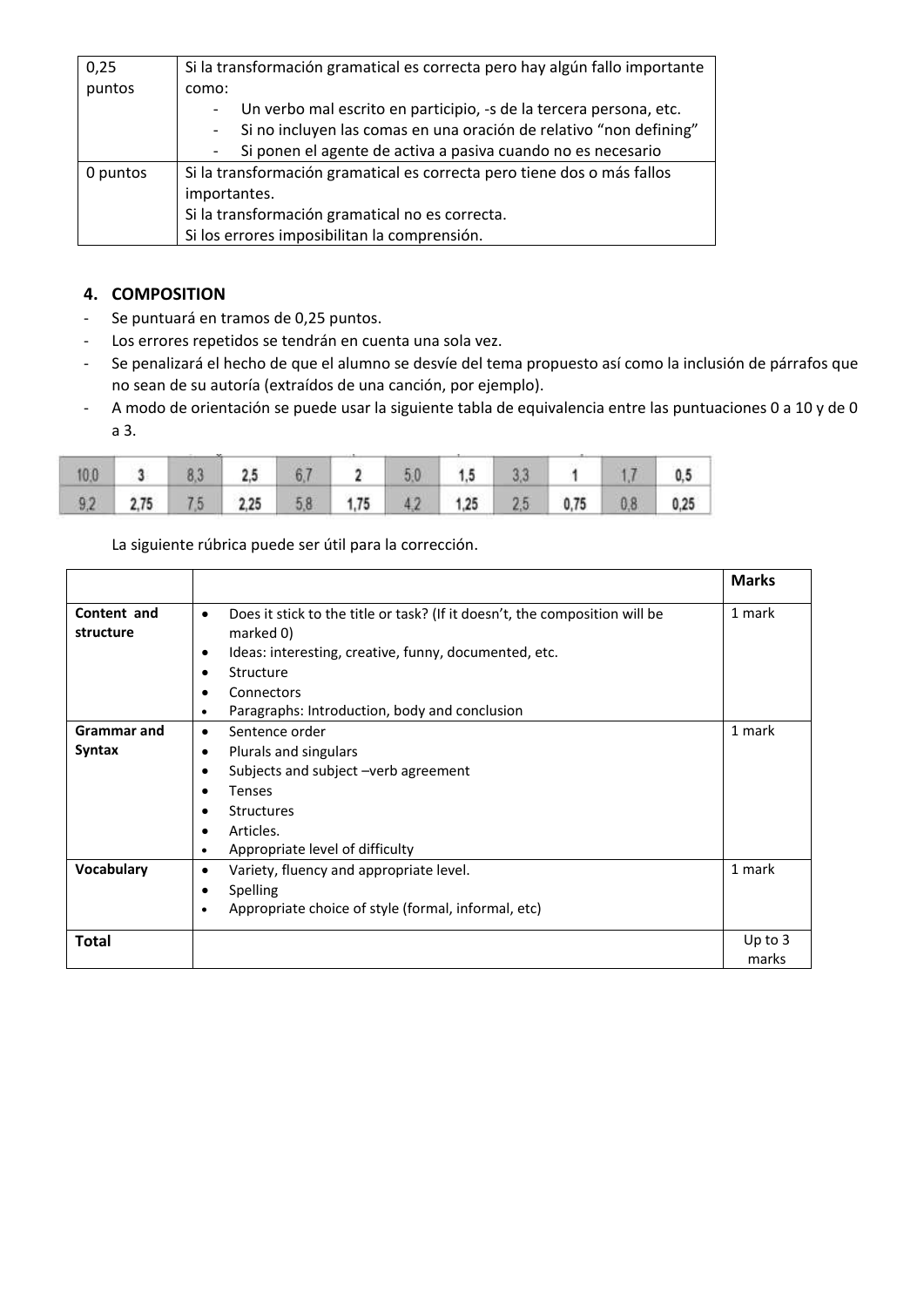

- No se permite el uso del diccionario ni de ningún otro material didáctico.
- Las preguntas deberán ser respondidas en inglés.
- Duración de la prueba: 1 hora y 30 minutos.
- Esta hoja no se entrega.
- Hay que responder todos los bloques de la propuesta elegida, A o B.

# **PROPUESTA A**

#### **INTERNET ADDICTION**

The Internet is the largest and most versatile source of information in the world today. With its web sites and chat rooms, it is a way of communicating with people in places all over the world. Since its conception in 1973, the Internet has grown at an astounding rate.

A survey conducted by Intelli Quest Information Group Inc. showed that 51 million adults age 16 or older were on-line during the second quarter 1997 in the United States alone. To many people, the Internet is so enjoyable that it is almost addictive. The problem is growing so quickly that researchers are now beginning to consider Internet Addiction.

Studies are revealing that there may be an actual form of addiction involved with overuse of the Internet. Identifying which category of addiction the Internet falls into is the problem. There are no real answers yet because research in this area is at the early stages. While lost in this so called 'Cyber Community' for long periods of time, people are neglecting other important activities like time with the family, socializing, work and health concerns. One of the most extensive studies on Internet Addiction to date was conducted by Dr. Kimberly S. Young of the University of Pittsburgh at Bradford. In her study, she revealed concrete evidence supporting the Internet Addiction claim. However, help for web addicts is available. There are several web sites available for the treatment of Internet addiction, as well as counselling centres and clinics.

Is it a condition, or is it just Internet? With all this power at our fingertips, are there any negative impacts of using this interface? Are we as humans capable of interacting with such a powerful communication source? Recent studies are beginning to uncover evidence that would suggest that maybe some of us are not so adept at dealing with such highly developed technology. In fact, as more research is conducted, experts are finding that the Internet may show indications of being addictive.

*https://www.megaessays.com*

#### **QUESTIONS:**

### **I.READING COMPREHENSION (2 POINTS) (0,5 points for each correct answer).**

Add TRUE or FALSE and copy the evidence from the text to support your answer.

No marks are given for only true or false. No marks are given for "T" or "F".

- 1. The internet has remained the same as when it was born in 1973. **FALSE** (Since its conception in 1973, the Internet has grown at an astounding rate).
- 2. Most people admit that the use of internet is nearly an addiction. **TRUE** (To many people, the Internet is so enjoyable that it is almost addictive).
- 3. Apart from using the internet, people spend a lot of time with their families, doing sports and going out with friends. **FALSE** (people are neglecting other important activities like time with the family, socializing, work and health concerns).
- 4. According to recent research everybody is an expert using the internet. **FALSE** (Recent studies are beginning to uncover evidence that would suggest that maybe some of us are not so adept at dealing with such highly developed technology).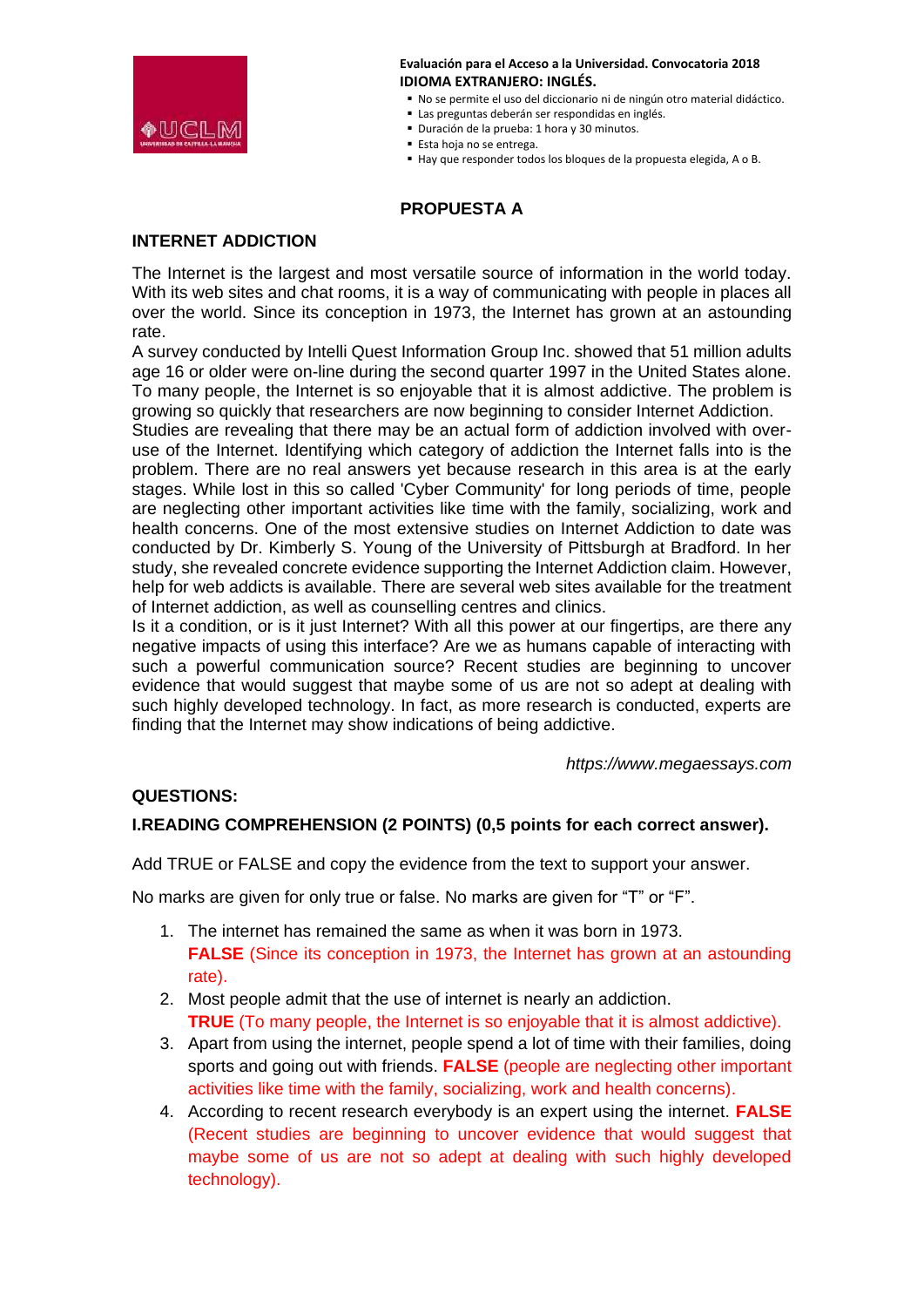

- No se permite el uso del diccionario ni de ningún otro material didáctico.
- Las preguntas deberán ser respondidas en inglés.
- Duración de la prueba: 1 hora y 30 minutos.
- Esta hoja no se entrega.
- Hay que responder todos los bloques de la propuesta elegida, A o B.

### **II. LEXICON / PHONETICS (2 POINTS)**

#### **A. LEXICON. (1 POINT) (0,25 points for each correct answer).**

Find words or phrases in the text that mean the same as these given.

- 1. Amazing, surprising: **astounding**
- 2. Lacking attention: **neglecting**
- 3. Directed, carried out: **conducted**
- 4. Reveal through investigation: **uncover**

#### **B. PHONETICS (1 POINT) (0,25 points for each correct answer).**

- 1. Write one word from the text that includes the sound  $/$   $\sigma$ :  $/$  as in "form" **support, source, for, falls, source….**
- 2. Write **two** words from the text that include the sound /eɪ/ as in "way" **today, place, rate, survey, age, stage, date, claim, available, capable, maybe, may**
- 3. How is the "o" pronounced in "work", /ɒ/, /ɔː/ or /ɜː/? **/ɜː/**

#### **III. USE OF ENGLISH. (3 POINTS) (0,5 for each correct answer)**

Rewrite the following sentences starting with the words given.

- 1. All passengers must wear a seat belt. Seat belts **must be worn (by all passengers)**
- 2. It was such a boring film that we walked out of the cinema. The film **was so boring that we walked out of the cinema**
- 3. The woman is Alice Harris. Her ring was stolen from her house. The woman, **whose ring was stolen from her house, is Alice Harris.**
- 4. Shall we go to the theatre on Saturday? What about **going to the theatre on Saturday?**
- 5. I didn´t arrive early so I missed the plane. If **I had arrived early, I wouldn´t have missed the plane.**
- 6. I regret I didn't buy that house. I wish **I had bought that house.**

#### **IV. COMPOSITION (3 POINTS)**

Write a composition of at least 125 words in answer to the following question:

**Are you addicted to internet?**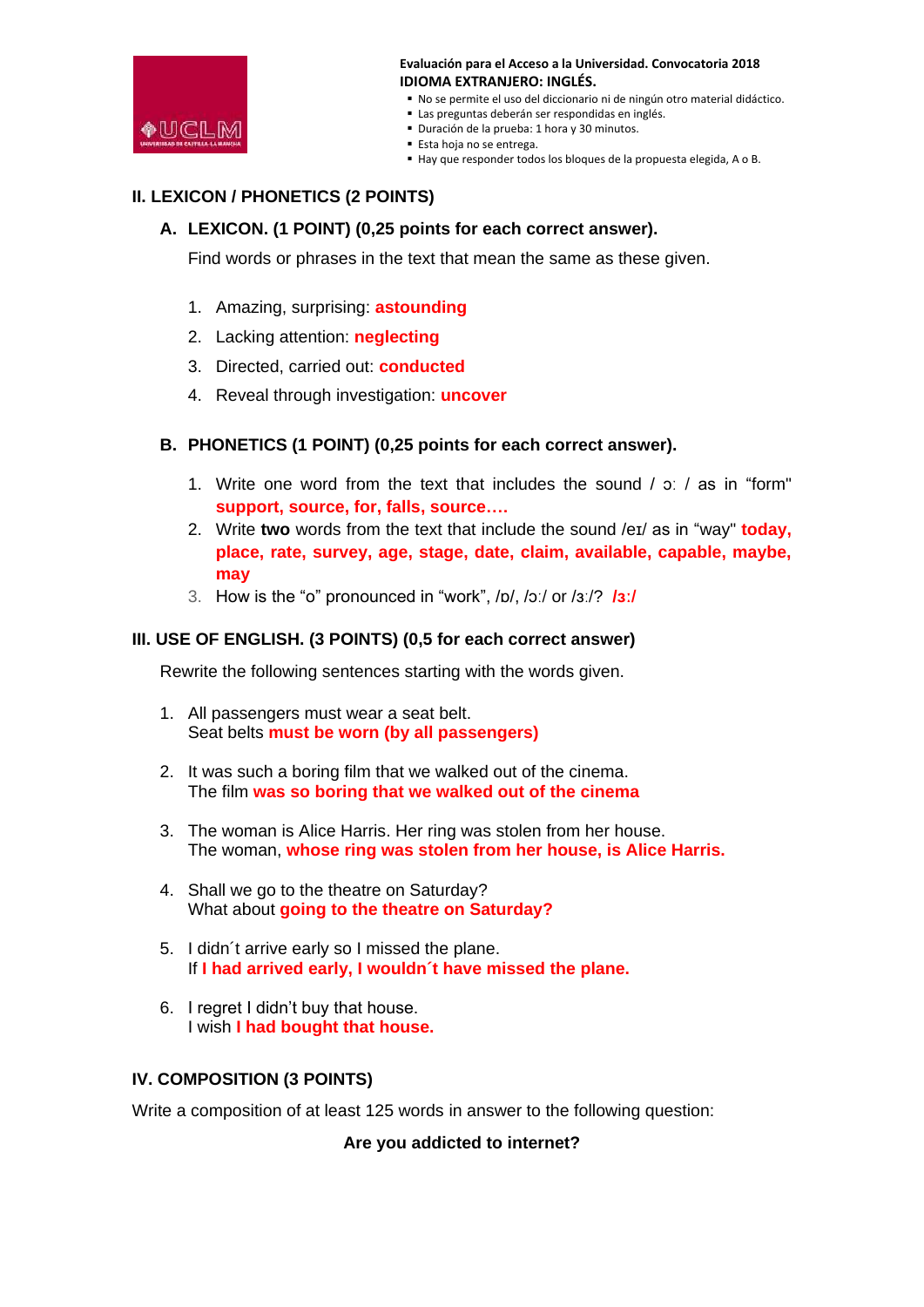

- No se permite el uso del diccionario ni de ningún otro material didáctico.
- Las preguntas deberán ser respondidas en inglés.
- Duración de la prueba: 1 hora y 30 minutos.
- Esta hoja no se entrega.
- Hay que responder todos los bloques de la propuesta elegida, A o B.

**PROPUESTA B**

## **THE STORY OF JEANS**

Jeans were the classic clothes of the American West. In 1853, a young tailor from Germany, called Levi Strauss, began working in San Francisco. Levi sold thick canvas to miners; the miners used the canvas to make tents. One day, a miner told Levi that he could not find trousers that were strong enough for work in the gold mines. Levi decided to make some trousers out of canvas.

Very soon, he had sold all the canvas trousers he had made! They were just what miners wanted. However, the canvas was rather heavy and stiff. Levi therefore began to look for a different textile; soon he found a heavy textile from France; it was called *serge de Nimes*. Americans just called this *de Nimes*, and this name soon got reduced to *denim*. Denim was a bit lighter than canvas, but it was very strong; it was ideal for miners.

Nevertheless, original denim was almost white, and miners did not like the colour! Their denim trousers got dirty as soon as they began working!

Levi Strauss therefore decided to use coloured denim, and he chose dark blue. In 1873, he began to make denim trousers with metal rivets to make them stronger. This was a radical new idea: "Blue jeans" had arrived!

Levi's jeans were so popular, that his company got bigger and bigger; soon, other firms were making blue jeans too. Miners liked them, but so did cowboys and other workingmen. Blue jeans became classic American working trousers.

After the Second World War, jeans became popular all over the world. Nowadays, blue jeans are made all over the world – most of them in Asia. Very few jeans are now made in the USA, because of the cost, but it is still possible to buy blue jeans that are made in San Francisco - if you have a lot of money to spend.

Today there are hundreds of different brands of jeans. Many top fashion brands, like Armani or Benetton, make their own blue jeans. But for real authentic jeans, "Levi's" are still the most popular brand.

*http://linguapress.com*

#### **QUESTIONS:**

#### **I.READING COMPREHENSION (2 POINTS) (0,5 points for each correct answer).**

Add TRUE or FALSE and copy the evidence from the text to support your answer.

No marks are given for only true or false. No marks are given for "T" or "F".

- 1. It was extremely difficult for Levi to sell canvas trousers. **FALSE**. Very soon, he had sold all the canvas trousers he had made.
- 2. Miners were really satisfied with the original denim colour. **FALSE.** Original denim was almost white and miners did not like the colour!
- 3. Levi´s Company started growing before other jeans firms. **TRUE**. Levi's jeans were so popular, that his company got bigger and bigger; soon, other firms were making blue jeans too.
- 4. Nowadays, it is very expensive to make jeans in the USA. **TRUE**. Very few jeans are now made in the USA, because of the cost.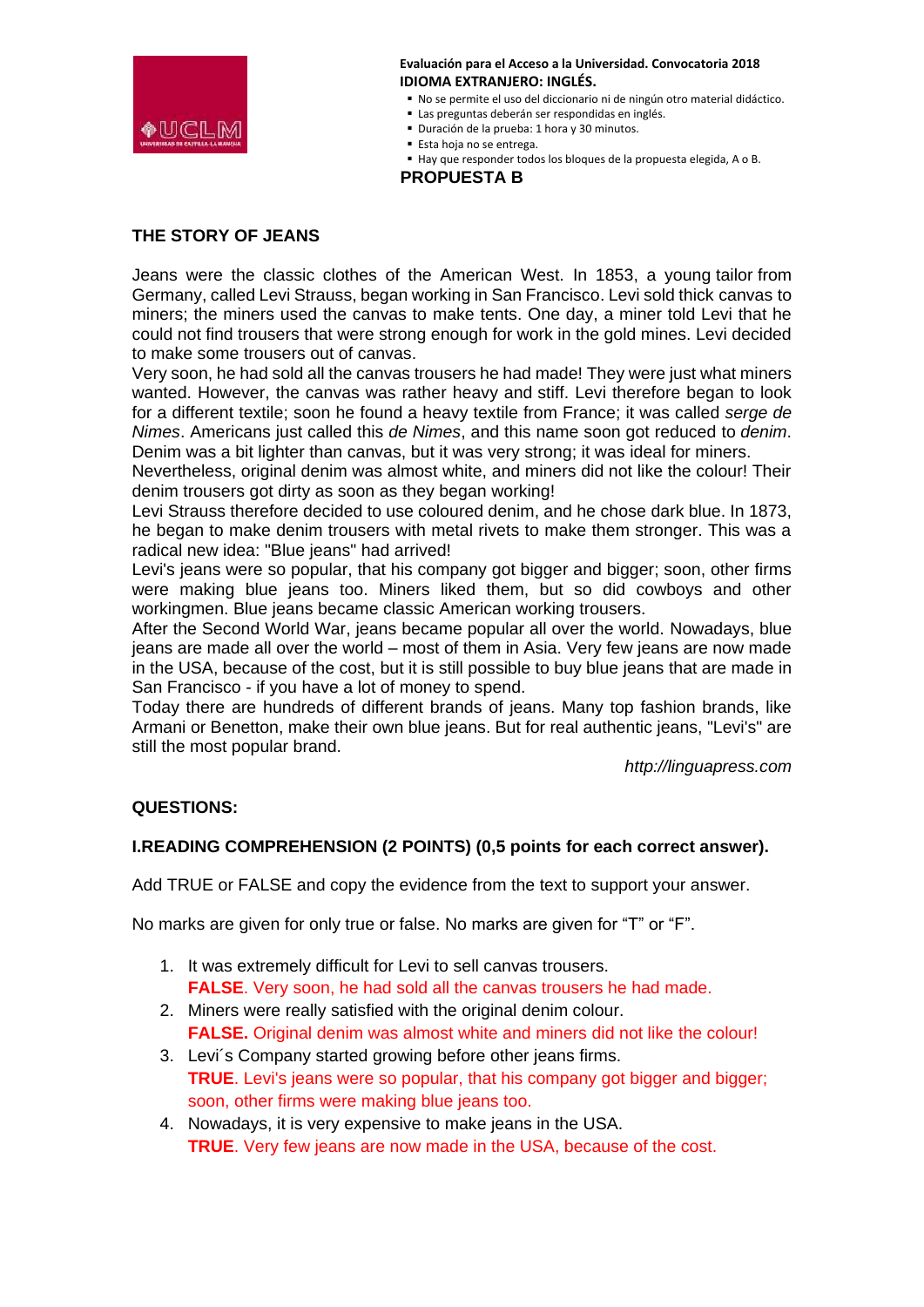

- No se permite el uso del diccionario ni de ningún otro material didáctico.
- Las preguntas deberán ser respondidas en inglés.
- Duración de la prueba: 1 hora y 30 minutos.
- Esta hoja no se entrega.
- Hay que responder todos los bloques de la propuesta elegida, A o B.

# **II. LEXICON / PHONETICS (2 POINTS)**

#### **A. LEXICON. (1 POINT) (0,25 points for each correct answer).**

Find words or phrases in the text that mean the same as these given.

- 1. Dense: **thick**
- 2. Rigid. Not flexible: **stiff**
- 3. Drastic: **radical**
- 4. Well liked: **popular**

### **B. PHONETICS (1 POINT) (0,25 points for each correct answer).**

- 1. How is the "-ed" pronounced in "called", /t/, /d/ or /id/? **/d/**
- 2. How is the "-s" pronounced in "miners", /s/, /z/ or /iz/? **/z/**
- 3. How is the "i" pronounced in "decided", /aɪ/, / i: / or / ɪ /? **/ai/**
- 4. Write a word from the text that includes the same sound /eɪ/ as in "pay"

**make, day, made, they, making.**

#### **III. USE OF ENGLISH. (3 POINTS) (0,5 for each correct answer)**

Rewrite the following sentences starting with the words given.

- 1. "No! I won´t eat pizza in that restaurant!" she said. She refused **to eat pizza in that restaurant.**
- 2. The boy broke the window. He ran away. The boy, **who broke the window, ran away. The boy, who ran away, broke the window. (Si no ponen las comas penaliza 0,25).**
- 3. They gave John a present for his birthday. John **was given a present for his birthday.**
- 4. I am sorry I told her. I wish **I hadn´t told her.**
- 5. Despite working very hard, she didn´t get the job. Although **she had worked very hard, she didn´t get the job.**
- 6. Write the correct question for the underlined words. **How long have the teachers been working?** The teachers have been working for a year.